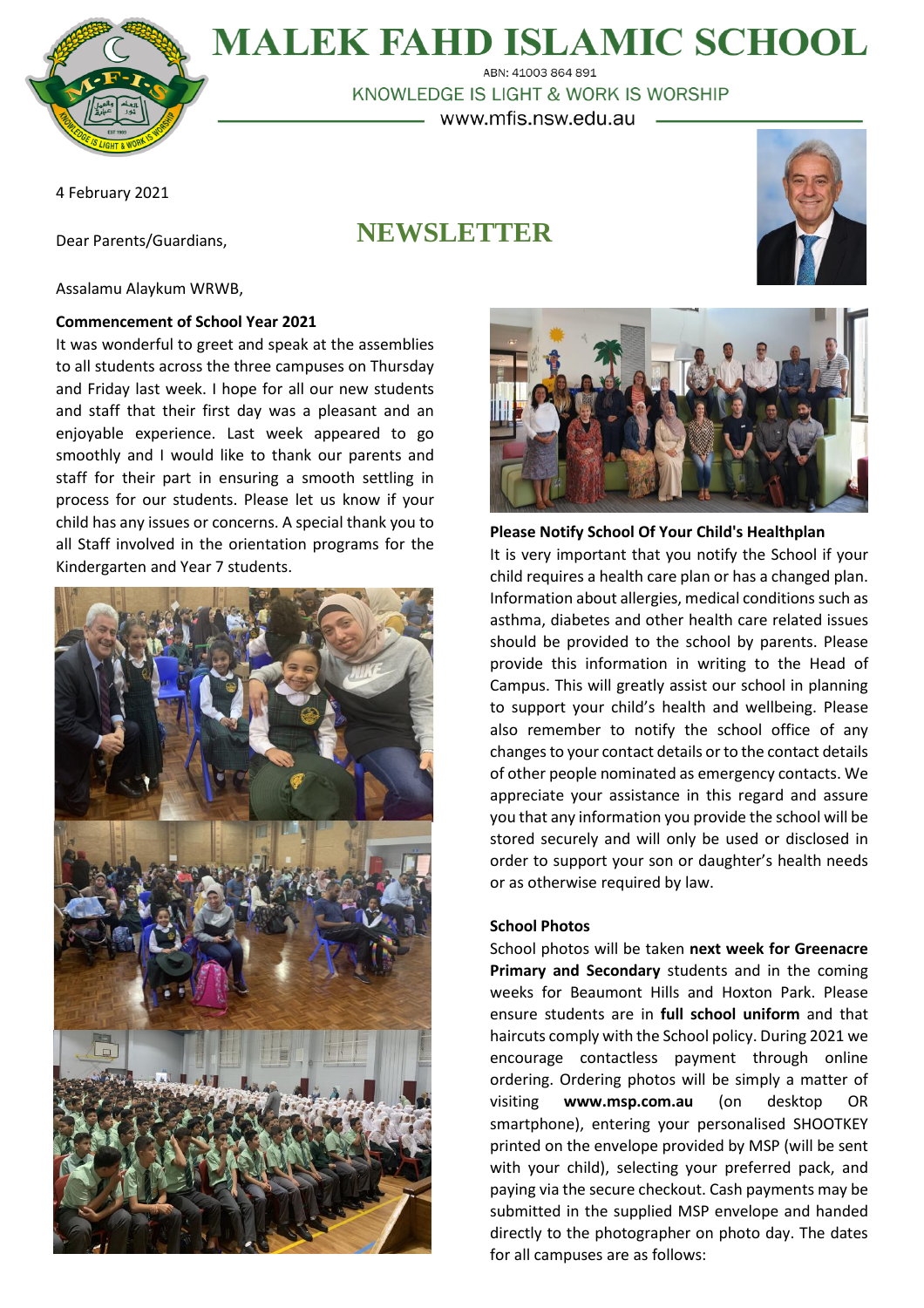**Monday 8 th February**: Greenacre Year 3 – 6 and Primary Staff

**Tuesday 9 th February:** Greenacre Kindergarten – 2 and all Siblings/Family

**Tuesday 23 February:** Beaumont Hills K – 12

**Tuesday 2<sup>nd</sup> March:** Greenacre Secondary Students and Staff

**Wednesday 31 March:** Hoxton Park K – 12

#### **ALLWELL Academic Assessment**

The new students enrolled in Years 3, 5, 7 and 9 will sit the ALLWELL Academic Assessment. The Assessment dates are as follows:

- $\bullet$  Beaumont Hills Campus: Tuesday, 9<sup>th</sup> February
- $\bullet$  Hoxton Park Campus: Wednesday,  $10^{th}$  February
- Greenacre Campus: Monday, 15<sup>th</sup> February

Please ensure all students need to bring their stationery including pencils, black/blue pens, sharpener, ruler and eraser on the day. High school students should bring a calculator.

#### **Parent Information Sessions**

There will be an opportunity to meet your child's teacher in the coming weeks. The Heads of each Campus will be notifying parents shortly of the scheduled days and times.

#### **School Canteen**

Due to further easing of COVID-19 restrictions, the school canteens across all campuses have resumed to full over the counter service. Staff will ensure that we have adequate spacing between the students as they line up to get served.

# **Start of the new class structure at Greenacre Secondary**

For our Greenacre parents you will recall the special bulletin we sent out in November 2020 outlining the changes we would be making to the structure of our secondary classes in 2021 and the educational and wellbeing reasons for making the changes.

With the new school year, the new structure is now well underway. Our streamed classes in Mathematics, Science, English, Quran and Arabic (Years 7-8) are, of course continuing, and are all well underway. By individually streaming these subjects the individual learning of each students is now being better catered for in each of these core subject areas. It is wonderful to note that our acceleration classes in Year 9 Mathematics and Science have begun at Greenacre and at Beaumont Hills compression Biology students are working hard along with their peers in the compression class at Greenacre.

Classes at Greenacre in Years 7 and 8 across subjects other than English, Mathematics and Science are now based on the student's home class which is nongraded. These Home classes have been named White, Yellow and Green – the School colours. In Years 9 and 10 students are studying Geography, History, PDHPE and Islamic Studies in their home class group (White, Green or Yellow). The elective classes in Years 9 and 10 are, as they always have been, unstreamed.

As with any significant change there have been some minor teething issues with timetables and classes, but these have been resolved and the start to the structure has been very smooth and positive. Most importantly classes right across the School have begun on a positive and productive note as we put the challenges of remote learning and COVID lockdowns behind us.

#### **Healthy Lunchbox Week**

Nutrition Australia founded Healthy Lunch Box Week, which in 2021, is the  $7<sup>th</sup>$  -  $13<sup>th</sup>$  February. Research shows that what we eat (particularly in the foundational years) impacts not only our physical health, but also our mental health and wellbeing.

Healthy eating helps children and young people cope more effectively with stress, better manage emotions, and have better sleep, all factors that also impact on a child's learning at school. So, to encourage healthy bodies and minds, MFIS has organised for Healthy Lunch Box Week competitions at Primary campuses, where classrooms with the highest tally of healthy lunchboxes will win a prize! We hope this will encourage healthy lunchbox packing routines.

The MFIS Counsellors will also be distributing some fresh free healthy fruit and student factsheets to Secondary students across all campuses throughout the week to promote the Counselling Service and how healthy eating impacts on mood, mental health and learning.

A free online MS Teams info session will be provided for all MFIS parents next **Wednesday, 10th of February from 12 – 1pm,** on the topic of how "Food Affects Mood and Learning" and will be presented by Mariam Metwally, an Accredited Practising Dietitian (BSc, Master Nutrition and Dietetics), director of Tayyib Nutrition. Mariam works with women and families and has worked with young people as a Youth Eating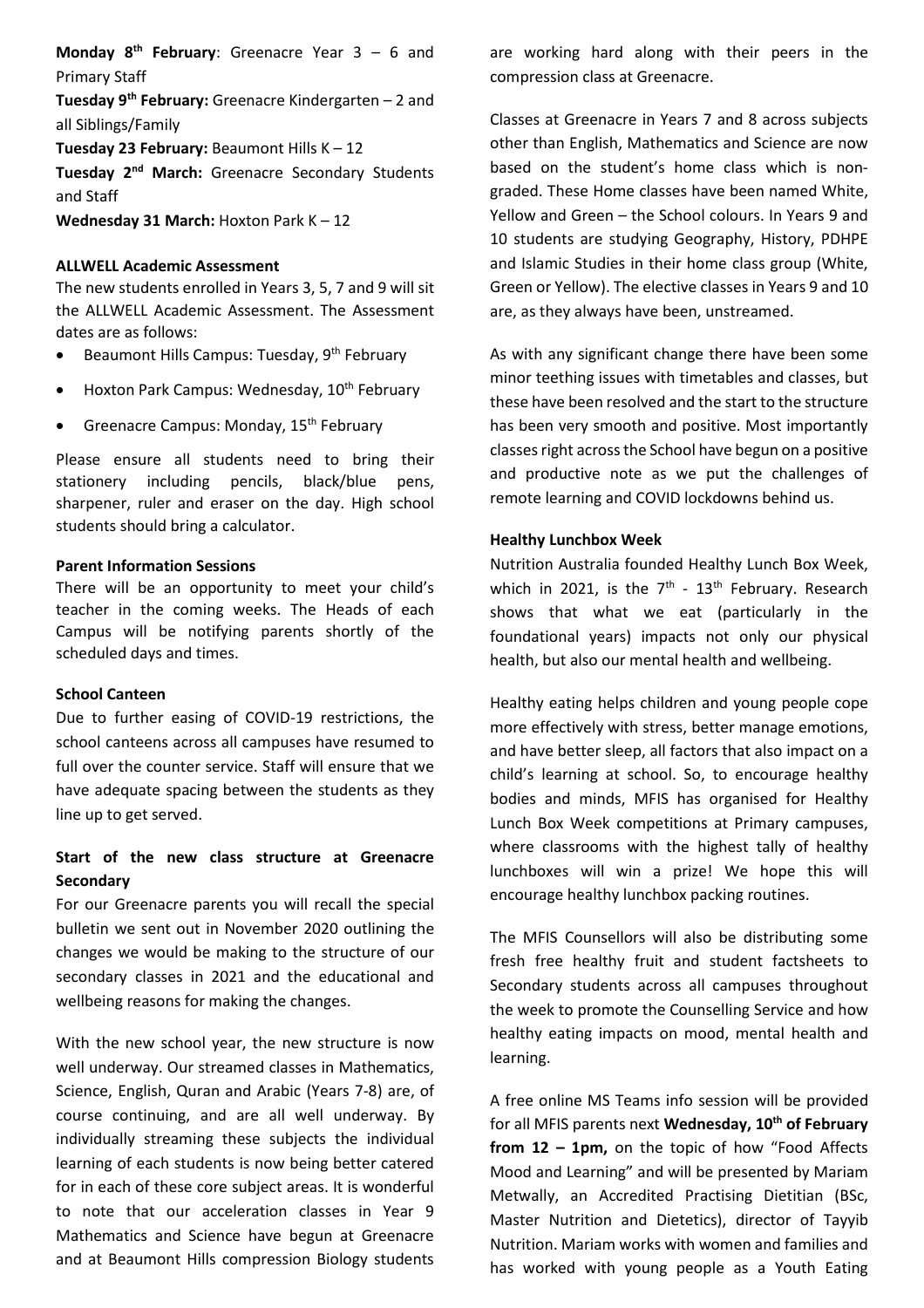Disorders Dietitian. She also volunteered with the Cancer Council and Foost (who work to inspire healthy eating through Positive Food Education). To attend the online session please use the MS Teams link: <https://bit.ly/3tkDIMn>

## **WELLBEING CORNER**

## **Raising Digital Citizens - What is a digital citizen?**

According to the Office of the eSafety Commissioner, a digital citizen is a person with the skills and knowledge to effectively use digital technologies to participate in society, communicate with others and create and consume digital content. Information on the age limits for social media apps is provided on the graph next page.

# **Principles of digital citizenship**

#### **ENGAGE** positively

Digital citizens are aware of their own behaviour and how it affects others. They act respectfully and encourage others to do the same.

Tips for parents:

- Talk often and early (this trust will help them share their experiences)
- Be involved: set up digital devices in high traffic areas of the home
- Discuss responsible online behaviour: decide together what is ok and what is not

#### **KNOW** your online world

Digital citizens understand the technologies that are available and how they can be used to connect with others. They also know how they can affect their digital reputation.

Tips for parents:

- Encourage strong passwords and keep them safe
- Explore new technologies before (and with) your children
- Know how to report anti-social behaviour online

#### **CHOOSE** consciously

Digital citizens think before they act - making informed decisions about what information they share and with who.

Tips for parents:

- Ensure privacy and security settings are set and check them regularly
- Remind your children "not everybody online is who they claim to be"

#### **Mobile Phones at School**

The misuse of mobile phones has the potential to adversely impact the wellbeing and learning outcomes of our students. As such, to ensure a safe learning environment for all students, the school has a **zero tolerance approach** towards the use of mobile phones by students. Under no circumstances are students permitted to use mobile phones inside school grounds. They must be switched off and placed in their bags or lockers.

In the event that a student is caught with, or using a mobile phone, the phone will be confiscated for the day, the student will receive an afterschool detention and parents/guardians will be called to collect the device. If the same student is caught using a mobile phone a second time, they will receive a second afterschool detention and this will automatically lead to suspension. The device will also be confiscated for one week and parents/guardians will be notified to collect the device. Contact with parents in the event of illness or other urgent matter will be managed through the school office after a student has been referred to or attended the sick bay for treatment or assistance. Should a parent need to contact their child during school hours, they must do so through the front office, and should not contact the student's phone. We look forward to your cooperation.

#### **Traffic at Greenacre Campus**

I would like to commend all 2021 new and existing parents for following the drop-off and pick-up process which was initiated last year. Parents have again adapted to the drop-off and pick-up process. Thank you for your patience and understanding.

#### **COVID-19 Measures**

To ensure the safety and wellbeing of our whole School community, I would like to remind parents to please adhere to the COVID-19 preventative measures the School implemented last year. These include:

- Maintaining **good hygiene practices** with regular hand washing, use of hand sanitizers and no sharing of food or drinks.
- Maintaining the **drop-off and pick-up only** process across the three campuses.
- Parents **are not allowed** to walk their child to the Office or assembly areas.
- Parents **must not** gather or socialise on School grounds.
- It is essential that all students are collected on time.
- Parents who wish to meet a staff member or an Executive must schedule a meeting outside dropoff and pick-up times. Telephone calls and emails are the preferred way to discuss your child with staff.
- I ask parents to speak to their children about avoiding close contact with their friends.